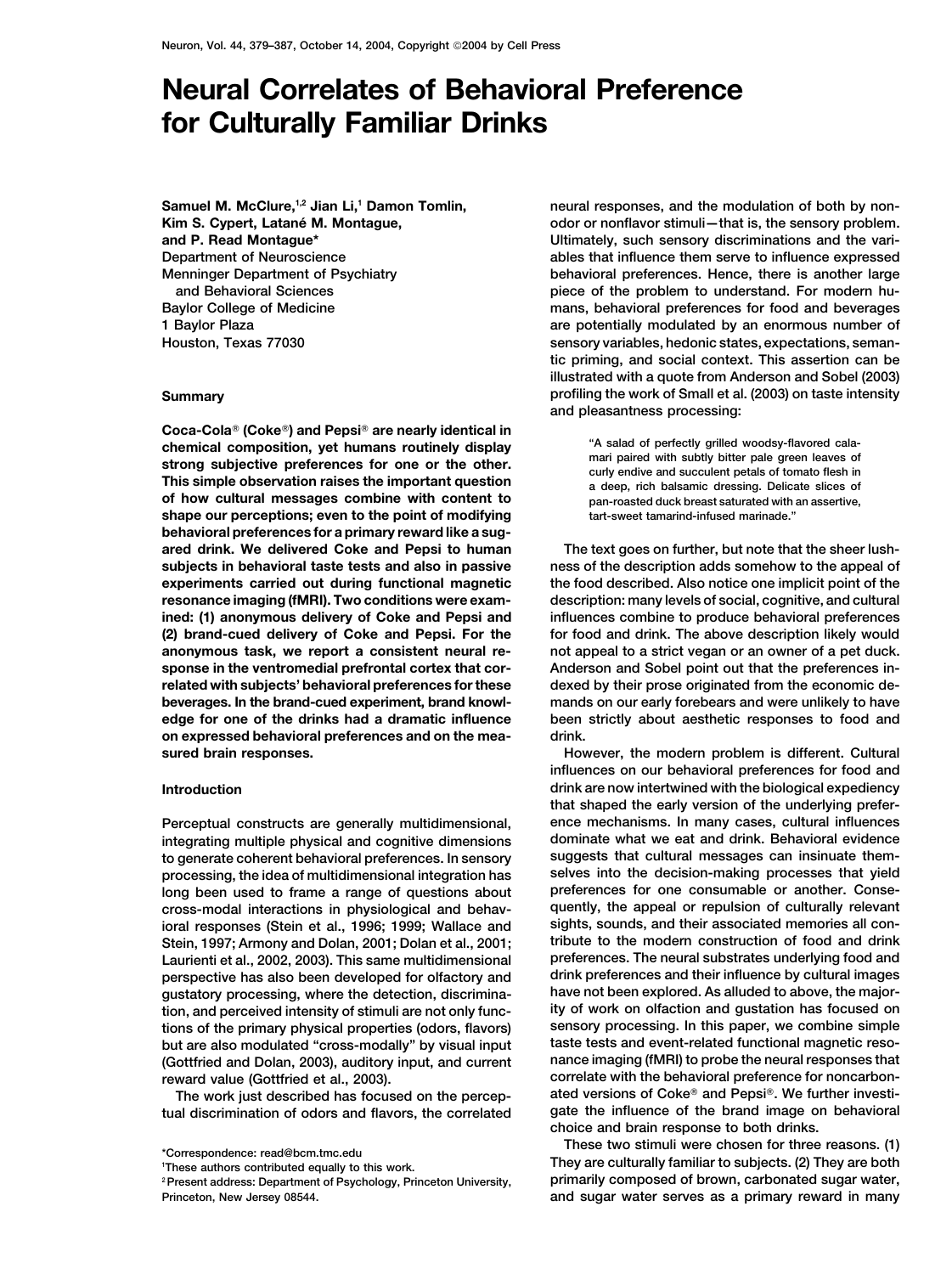**animal and human experiments. (3) Despite their similari- mental Procedures for details). In the taste test, the first ties, they generate a large subjective preference differ- two groups chose between two unmarked cups, one of ence across human subjects, which might correlate with which contained Pepsi and the other Coke in a 3-trial and fMRI-measured brain responses. We pursued three pri- a 15-trial behavioral task, correspondingly (***anonymous* **mary questions using the experiments presented in this** *taste test***; Figure 1A). The other two groups (***semianony***paper. (1) What is the behavioral and neural response** *mous taste tests***) made three preference decisions, but to these drinks when presented anonymously? (2) What in this case both cups contained the same drink (either is the behavioral and neural influence of knowledge Pepsi or Coke); however, one cup was unlabeled and about which drink is being consumed? (3) In questions the other indicated the brand of the drink contained in 1 and 2, is there a correlation between the expressed the cup. In these semianonymous taste tests, subjects** behavioral preference and the neural response as mea-

**The medical importance of understanding these ques- ences exhibited during the taste tests are referred to as tions is straightforward—there is literally a growing crisis** *behavioral preferences***. in obesity, type II diabetes, and all their sequelae that To determine how subjects' preferences interact with brand information at the level of brain activity, the four result directly from or are exacerbated by overconsumption of calories (for recent work see Chacko et al., 2003; subject populations completed scanning experiments Ford et al., 2003; Wyatt, 2003; Zimmet, 2003; Popkin analogous to the taste test manipulations. The taste test and Nielsen, 2003). It is now strongly suspected that outside the scanner and drink delivery paradigm inside one major culprit is sugared colas (Popkin and Nielsen, the scanner are illustrated in Figures 1A and 1B. The 2003). The possibility of obtaining coherent answers to design of these experiments was complicated by two** fhese questions derives from the growing fMRI work on

**brain responses that scale with the degree to which (Berns et al., 2001; O'Doherty et al., 2003a; McClure et al., 2003), and (2) we wished to study differential brain subjects find stimuli pleasing or rewarding (Knutson et responses to soda delivery alone. Because of these con- al., 2001; Aharon et al., 2001). With this information in straints, we could not show brand information simulta- hand, it is tempting to suggest that humans will choose** more pleasing stimuli over less pleasing stimuli by evalu-<br>ation, and comparison and that for our two suggred sible to separate the perception of brand information ation and comparison and that, for our two sugared<br>drinks, the most pleasing drink is the one that subjec-<br>trom the response to soda delivery. However, with brand<br>tively tastes better than its competitor. This perspective<br> meward-related brain response (Erk et al., 2002). This<br>general observation is particularly true for Coke and<br>Pepsi; that is, there are visual images and marketing<br>messages that have insinuated themselves into the ner-<br>vous

**16, n4 18). Each group was given a separate taste test the two fluids were the same (both either Pepsi or Coke).**

**For all four groups of subjects, two separate measures Coke can or a Pepsi can; Figures 4A and 4C). of behavioral preferences were obtained. First, subjects In all fMRI experiments in which subjects must swalwere asked "Which drink you prefer to consume: Coke, low, head motion is a concern. Using head constraints, Pepsi, or no preference?" Their answers are referred to subjects' head movements remained no larger than as their** *stated preferences***. Next, subjects engaged in 2 mm during the entire experiment. In addition, we per-**

**bured using fMRI?** or Coke, and hence no deception was involved. Prefer-<br>The medical importance of understanding these ques-<br>The medical importance of understanding these ques-<br>ences exhibited during the taste tests are r

**reward processing. sponses in reward-related brain areas are significantly Recent work using fMRI has identified reward-related affected by whether stimuli are predictable in time**

**following cue) cola delivery. For the first and second Results subject groups (***anonymous***), the predictive visual cues were flashes of yellow and red light, counterbalanced A total of 67 subjects participated in the study. They and paired with subsequent Coke and Pepsi delivery.** In the third and fourth subject groups (semianonymous), One of the cues was anonymous (yellow or red light), **in the scanner. and the other contained brand information (picture of a**

**three rounds of a forced-choice taste test (see Experi- formed two separate analyses that both ruled out the**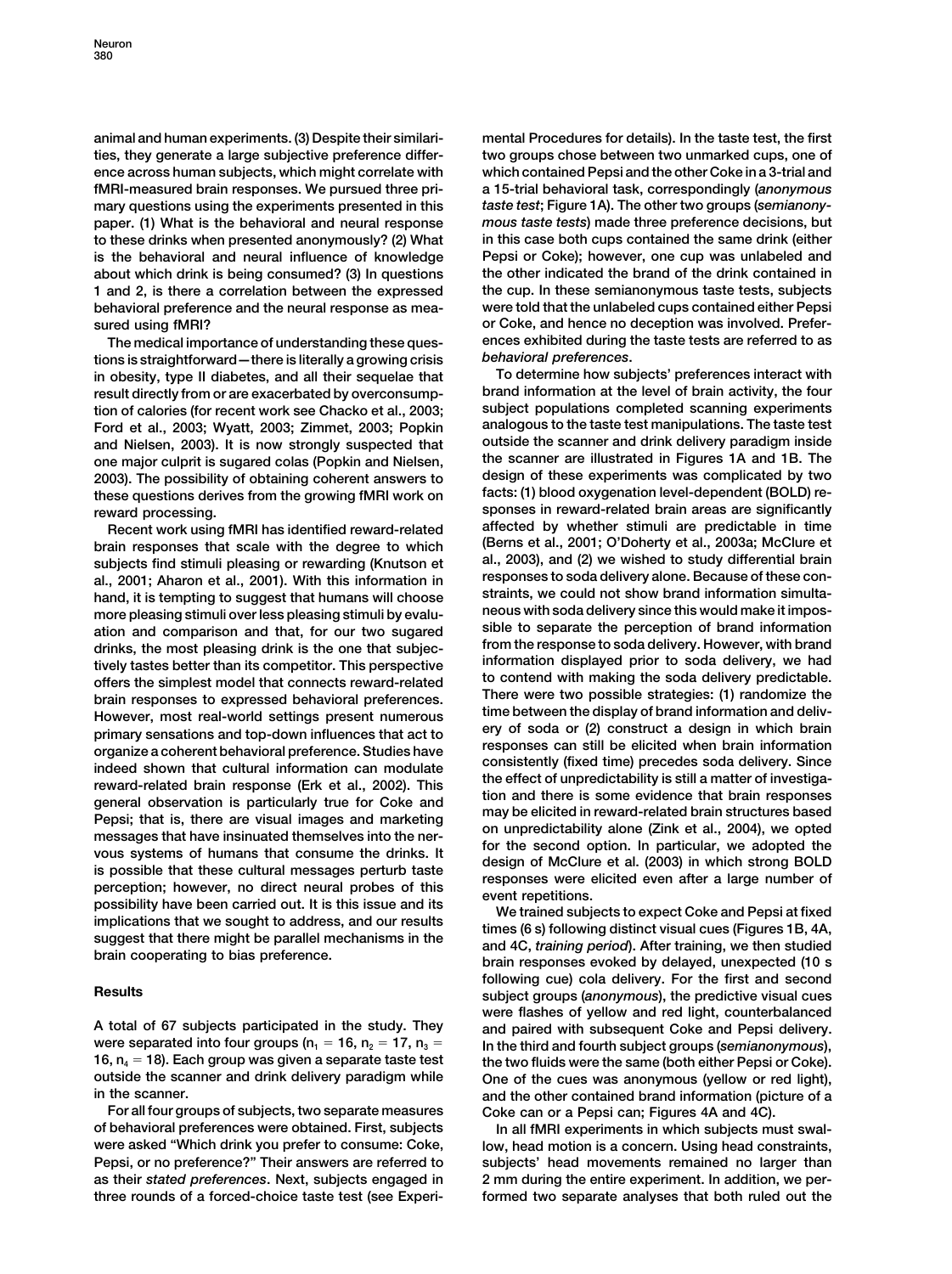

**Figure 1. Anonymous Coke and Pepsi Task Settings and Behavioral Results**

**(A) Anonymous taste test. Each subject was given a taste test outside the scanner. The test required subjects to make 3 separate choices (groups 1 and 3) or 15 choices (group 2) in which they indicated their preference for the soda in one of two unmarked cups. One of the cups contained 10 mL of Coke, and the other contained an equal volume of Pepsi. (B) In the scanner, subjects were trained to expect soda delivery at a 6 s delay following light illumination using a Pavlovian conditioning paradigm. Twenty light-drink pairings were used for training, separated by random time intervals of between 6 and 16 s. Following training, 6 test pairings for each liquid were randomly interleaved during the succeeding 25 pairings in which soda delivery was unexpectedly delayed for 4 s; evoked brain responses were studied for these 12 delayed deliveries.**

**(C) Correlation of Coke preference in behavioral taste tasks between the original 3 trials** and later 15 trials (groups 1 and 3; red;  $r^2 =$ **0.51, n 15), between first 3 trials and the whole 15 trials in the other independent 15 trial anonymous taste test (group 2; green; r <sup>2</sup> 0.78, n 16).**

(D) Average Coke preference in Coke and Pepsi drinkers in a 15-trial carbonated Coke-Pepsi taste task. Average Coke selection is 7.5  $\pm$  0.8  $\pm$ (mean  $\pm$  SE) for Coke drinkers and 6.8  $\pm$  0.5 (mean  $\pm$  SE) for Pepsi drinkers. Our data do not support that stated preference is correlated with behavioral preference in the carbonated state (two-tailed Student's t test,  $p = 0.46$ ,  $n_1 = 18$ ,  $n_2 = 18$ ).

**nated by this possible confound (see Experimental Pro- ery tubes causing unreliable soda delivery in the scanner** cedures for more details). First, a two-way ANOVA test experiment), all the taste tests were originally conducted **of the event-related head movements and six parame- with decarbonated soft drinks. However, we now show** ters of head movements (x, y, z, pitch, yaw, roll) in all that the behavioral results are unaffected by carbon**of the four groups was performed. We found that move- ation. A separate anonymous taste task of 15 forced**ment was uncorrelated with any event ( $p > 0.6$  for all choice trials was presented to each subject with carbon**movement parameters). Second, in those areas which ated drinks (Coke and Pepsi). Stated and behavioral are identified as "active," we used head movement pa- preferences were not correlated in this condition (Figure rameters as regressors to determine whether their activi- 1D, two-tailed Student's t test, p 0.46). ties were significantly correlated with head movements. Behavioral preferences measured in the 3-trial taste This revealed no statistical significance (p 0.1 for all task are a potentially unreliable measure of subjects'** movement parameters). The small number of measure-

**(y** = 3.8x + 2.2,  $r^2$  = 0.78, n = 16). **2.4 2.9 2.9 2.9 2.9 2.9 2.9 2.9 2.9 2.9 2.9 2.9 2.9 2.9 2.9 2.9 2.9 2.9 2.9 2.9 2.9 2.9 2.9 2.9 2.9 2.9 2.9 2.9 2.9 2.9 which summarizes the behavioral preferences for all 16 subjects. Subjects were balanced, with a nearly equal Group 1-2: Scanning, Anonymous Drink Delivery number preferring Pepsi, preferring Coke, or showing A linear regression analysis using behavioral prefer**no distinct preference. Similarly, there was no difference ences from the 3-trial anonymous taste task as a re**in subjects' stated preferences (data not shown), with gressor indicated that the difference in brain responses an equal number of subjects declaring a preference for evoked by Coke and Pepsi in the ventromedial prefrontal Coke (n 7) and Pepsi (n 6; p 0.79). However, cortex (VMPFC; MNI coordinates [8, 56, 0]; peak z score the correlation between subjects' stated and behavioral 3.44) (Figure 2B) scaled monotonically with the results of preferences does not reach statistical significance (** $r^2 =$  **the behavioral taste test (Figure 2A) (no other significant 0.14;**  $p = 0.16$ . **regions at**  $p < 0.001$ **, uncorrected for multiple compari-**

**possibility that any of the following results were contami- For technical reasons (carbonation builds up in deliv-**

**All of the subsequent findings relate to brain struc- ments involved in the test. To account for this, we retures that are not directly involved in processing gusta- called our subjects at a delay of several months and had tory stimuli. Therefore, it is important to note that signifi- them repeat the taste test with 15 trials. The outcome cant brain activity was evoked by the delivery of Coke of these two separate tests are strongly correlated, as or Pepsi in gustatory cortical regions (insular cortex; p shown in Figure 1C (subjects recalled from groups 1 0.01 for both drinks) but was unaffected by any of our and 3; red;**  $y = 3.6x + 1.5$ **,**  $r^2 = 0.51$ **,**  $n = 15$ **). Consistency experimental factors. of preferences in 3-trial and 15-trial taste tests was further confirmed within session. In a separate group of Group 1-2: Anonymous Taste Test subjects (Figure 1C, green), the outcome of their first 3 The results of the anonymous taste test (3-trial version, trials well predicted the outcome of the full 15-trial test**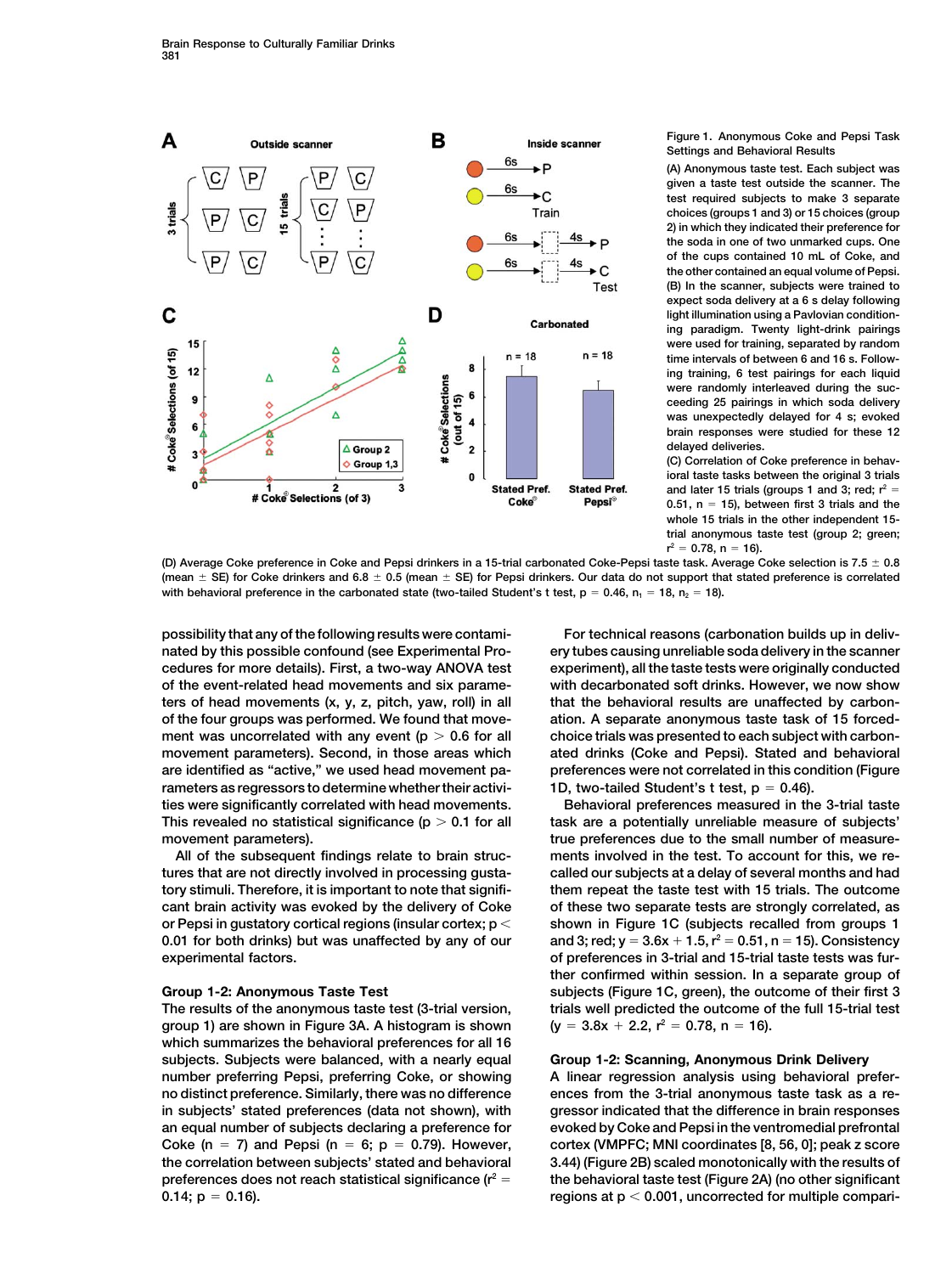

**Figure 2. Neural Correlates of Preference for Anonymous Coke and Pepsi Delivery in 3-Trial and 15-Trial Anonymous Taste Tasks (A) Behavioral preferences expressed in the 3 trial taste test varied linearly with brain responses in the ventromedial prefrontal cortex (group 1). The vertical axis is the contrast (delayed Coke response delayed Pepsi response) for the voxels shown in (B). (B) SPM of neural correlates of behavior preference shown in (A) (thresholded at p 0.001; uncorrected for multiple comparisons). (C) Correlation between behavioral preferences expressed in the 15 trial taste and brain responses in the ventromedial prefrontal cortex (group 2). (D) SPM of neural correlates of behavior preference shown in (C) (thresholded at p 0.001; uncorrected for multiple comparisons).**

**sons). As with behavioral preferences, the brain re- Group 3: Semianonymous Taste Test, Coke sponse in the VMPFC was independent of the subjects' As before, three pairs of cups were presented to the**

**erence for either Coke or Pepsi, and, at any particular correlate with subjects' stated preferences (p 0.92). time, a guess of which soda they were receiving may have influenced evoked neural responses. The results Group 3: Scanning, Semianonymous Coke**

**stated preferences (paired Student's t test, p 0.87). subjects. However, in each pair one of the cups was As with the behavioral results, it is possible that this labeled "Coke" and the other was left unlabeled. For finding may suffer from noise in our estimates of sub- the unlabeled cups, the subjects were told that they jects' preferences. However, the correlation of BOLD could contain either Coke or Pepsi. A Mann-Whitney responses in the VMPFC with preference was replicated U test showed that the effect of the Coke label was in the subjects from group 2 whose preference measures significant when compared with the anonymous taste were based on 15-round taste tests (Figures 2C and 2D, test, with subjects showing a strong bias in favor of the MNI coordinates [8, 60, 0]; peak z score 3.83; p 0.001, labeled cup (Figure 3C, p 0.05). This was not likely to uncorrected). The same region of the VMPFC is also be a result of spurious subject sampling, because, when significantly correlated with behavioral preference when the subjects were later asked to complete the anonydata from group 1 and group 2 are combined (p 0.001, mous taste test, their results were not significantly differuncorrected for multiple comparisons; data not shown). ent from the group 1 (anonymous) results (Figure 3A, Individual subjects generally had a strong stated pref- p 0.84). Furthermore, these behavioral effects did not**

**presented here are not likely to be due exclusively to Figure 4A shows the stimulus paradigm for the Coke such top-down influences of brand preference, since label task. In this condition, one cue was a depiction of stated preference did not correlate with the behavioral a Coke can followed 6 s later by Coke delivery. The** preference (taste test results) ( $r^2 = 0.14$ ). However, to other stimulus was a light followed by Coke delivery. **explicitly test for effects of brand knowledge, this influ- The number of cue-drink pairings, the number of catch ence was directly modulated in the following two tasks. trials per cue, and the pseudorandom times between We developed the working hypothesis that the label pairings were exactly the same as in the anonymous of either or both drinks would influence the expressed drink delivery task described above (Group 1-2: Scanbehavioral preference of the subjects. In particular, we ning; see Experimental Procedures). We contrasted the tested whether knowledge of which cola was being con- brain response to surprising delivery of Coke when it sumed influenced subjects' responses. was known to be Coke with the surprising delivery of**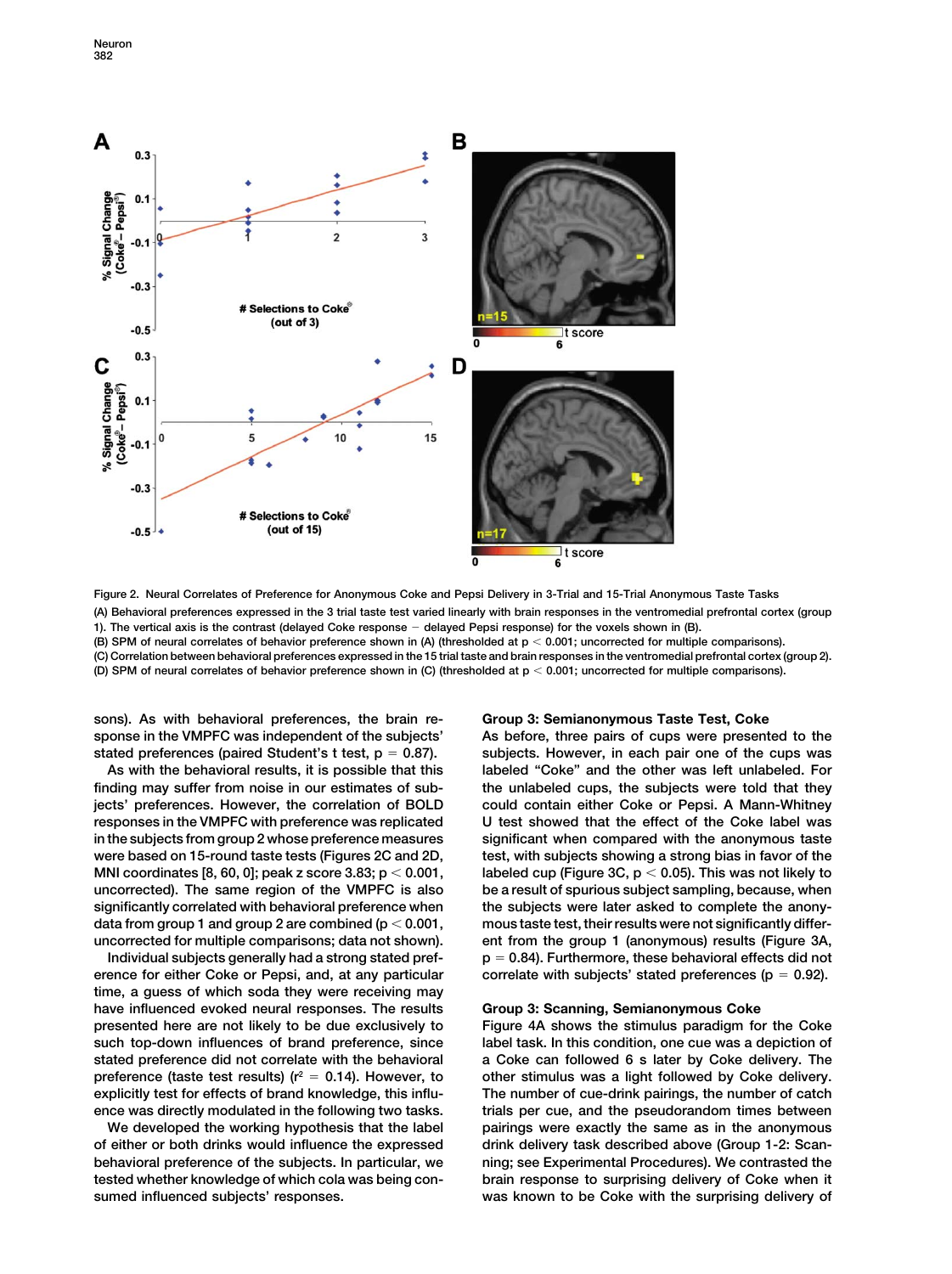

**Figure 3. Effect of Brand Knowledge on Behavioral Preferences**

**(A) Histogram of subjects' preference in double anonymous task. The x axis indicates the number of selections made to Coke (maximum of three). Subjects showed no bias for either Coke or Pepsi.**

**(B) Histogram of subjects' behavior preference in semianonymous Pepsi task. The x axis indicates the number of selections to the Pepsi-labeled cup. Subjects showed no bias for either the labeled or unlabeled drink.**

**(C) Histogram of subjects' behavior preference in the semianonymous Coke task. The x axis indicates the number of selections to the labeled Coke. This preference distribution is different from the double anonymous task (Mann-Whitney U task,**  $n_1 = 16$ **,**  $n_2 = 16$ **, U = 191.5, p 0.05) and semianonymous Pepsi task (n<sub>1</sub> = 18, n<sub>2</sub> = 18, U = 225.5, p < 0.005), with subjects demonstrating a strong bias in favor of the labeled drink.**

**(D) Average scores of subjects' preference (number of selections to Coke, labeled Pepsi, and labeled Coke, respectively) in the three behavioral tasks (A–C). Subjects tended to prefer the labeled Coke drink over anonymous Coke (one-way Student's t test, p**

**0.01). The Coke label had a bigger effect in biasing subjects' preferences than the Pepsi label (one-way Student's t test, p 0.005). (E) Subjects who participated in the semianonymous Coke task later completed the anonymous taste test. The distribution of people's** preference is significantly different from the Coke-labeled task (Mann-Whitney U test,  $n_1 = 16$ ,  $n_2 = 13$ , U = 142.5, p < 0.01) but no different **from the results in (A).**

**are shown in Figure 4B. Significant differential activity is the semianonymous Coke task, activity in the VMPFC observed in several brain areas (p 0.001, uncorrected): did not show a significant effect of brand knowledge bilateral hippocampus, parahippocampus, midbrain, (p 0.89). Further analysis of the hippocampus and dorsolateral prefrontal cortex (DLPFC), thalamus, and DLPFC revealed that these areas were not significant** left visual cortex. Details are listed in Table 1. At p < even at lower thresholds (p < 0.01, uncorrected). In **0.005 (uncorrected), the activation in the left hippocam- particular, the p value within the area of the hippocampus, left parahippocampus, and midbrain are contigu- pus identified in the semianonymous Coke task was ous (Table 1). BOLD signal changes in the area of the 0.43, while in the DLPFC it was 0.41. Further, exclusively VMPFC identified in the anonymous task were unaf- masking the results in the semianonymous task (at p fected by brand knowledge (two-tailed paired Student's 0.01) with the results from the semianonymous Coke t test, p** = 0.96). **task revealed no common areas of activation. Thus, it** 

**in each pair contained Pepsi, and one was labeled as Discussion Pepsi. Again, subjects were told that the unlabeled cup** could contain either Coke or Pepsi. Unlike the Coke<br>
label, the existence of the Pepsi label did not change<br>
the distribution of choices significantly relative to the<br>
anonymous taste test (Figure 3B, Mann-Whitney U test,

**Figure 4C shows the stimulus paradigm for the Pepsi decisions and recruits the hippocampus, DLPFC, and label task. As with group 3, we contrasted the brain midbrain. Our results suggest that the VMPFC and hipresponse elicited by the unexpected delivery of labeled pocampus/DLPFC/midbrain might function indepenversus unlabeled Pepsi. At a threshold of p 0.001 dently to bias preferences based on sensory and cultural (uncorrected), no brain areas showed a significant main information, respectively.**

**Coke when it could have been Coke or Pepsi. The results effect of brand knowledge for Pepsi (Figure 4D). As in seems that brand knowledge for Coke and Pepsi have** Group 4: Semianonymous Taste Test, Pepsi<br>The taste test for this group was conducted exactly as thavioral preference and in terms of modifying brain re-<br>for group 3 (semianonymous Coke), except both cups sponses.

**ing people's behavior. Indeed, brand knowledge (at least Group 4: Scanning, Semianonymous Pepsi in the case of Coke in our study) biases preference**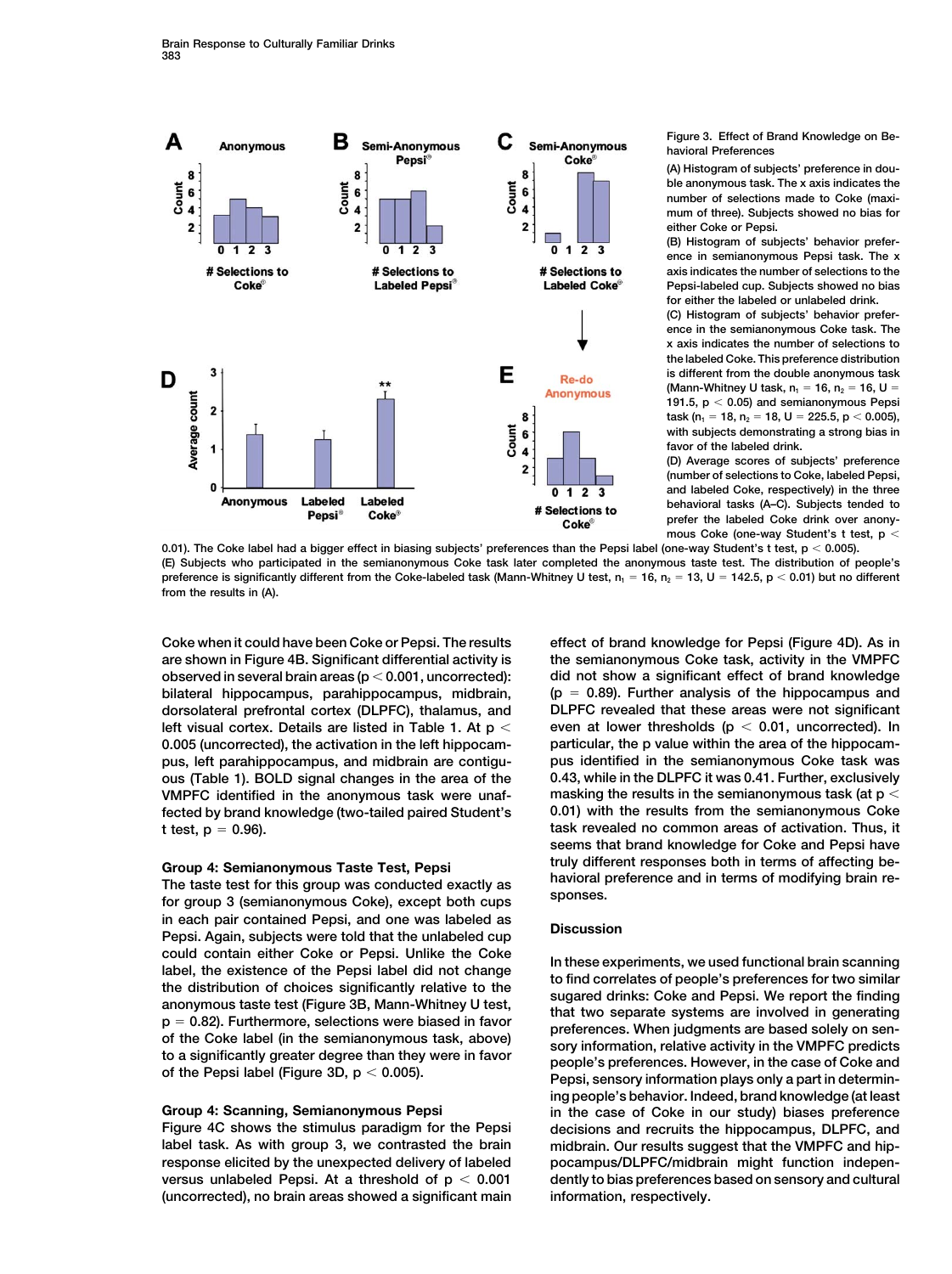

**Figure 4. Effect of Brand Knowledge on Brain Responses in Semianonymous Tasks**

**(A) An image of a Coke can was used to cue the occurrence of Coke. A red or yellow circle (randomized across subjects) predicted the other. Both sodas delivered were Coke.**

**(B) Coke delivered following an image of a Coke can evoked significantly greater activity in several regions when contrasted against Coke delivered following a neutral flash of light. Significant activations (p 0.001, uncorrected) were found bilaterally in the hippocampus (MNI coordinates [24, 24, 20] and [20, 20, 16]), in the left parahippocampal cortex (MNI coordinates [20, 32, 8]), midbrain (MNI coordinates [12, 20, 16]), and dorsolateral prefrontal cortex (MNI coordinates [20, 30, 48]). See Table 1 for details.**

**(C) In the scanner, an image of a Pepsi can was used to cue the occurrence of Pepsi. A red or yellow circle predicted the other soda, and both sodas delivered were Pepsi.**

**(D) No voxels survive p 0.001 threshold (uncorrected) for the equivalent contrast in the semianonymous Pepsi experiment.**

**very similar chemical composition, people maintain orate the behavioral taste test results. The BOLD signal strong behavioral preferences for one over the other. in the VMPFC correlated strongly with the behavior re-We initially measured these behavioral preferences ob- sults of the double-blind taste tests. This area of the jectively, by administering double-blind taste tests. We brain is strongly implicated in signaling basic appetitive found that subjects split equally in their preference for aspects of reward. Imaging data in healthy subjects Coke and Pepsi in the absence of brand information indicated with BOLD signal changes scale in the VMPFC**

**Coke and Pepsi are special in that, while they have (Figure 3A). The functional brain imaging results corrob-**

| Table 1. Location of Brain Areas that Respond Preferentially to Brand-Cued versus Light-Cued Coke Delivery |                      |                  |         |                  |
|------------------------------------------------------------------------------------------------------------|----------------------|------------------|---------|------------------|
| <b>Brain Region</b>                                                                                        | Peak MNI Coordinates | Peak t Statistic | z Score | Number of Voxels |
| R hippocampus (BA35)                                                                                       | $20, -20, -16$       | 5.37             | 3.95    | 7(30)            |
| L hippocampus (BA35)                                                                                       | $-24, -24, -20$      | 5.30             | 3.91    | 14               |
| L parahippocampus                                                                                          | $-20, -32, -8$       | 4.35             | 3.45    | (72)<br>6        |
| Midbrain                                                                                                   | $-12, -20, -16$      | 6.81             | 4.53    | 12               |
| R DLPFC                                                                                                    | 20, 28, 48           | 4.79             | 3.67    | 3(8)             |
| R thalamus                                                                                                 | $12, -8, 4$          | 4.94             | 3.75    | 6(7)             |
| L visual cortex (BA17)                                                                                     | $-4, -60, 12$        | 4.38             | 3.46    | 4(19)            |

**Activations are for the semianonymous (Coke) experiment (p 0.001 and p 0.005 in parentheses). L, left hemisphere; R, right hemisphere.**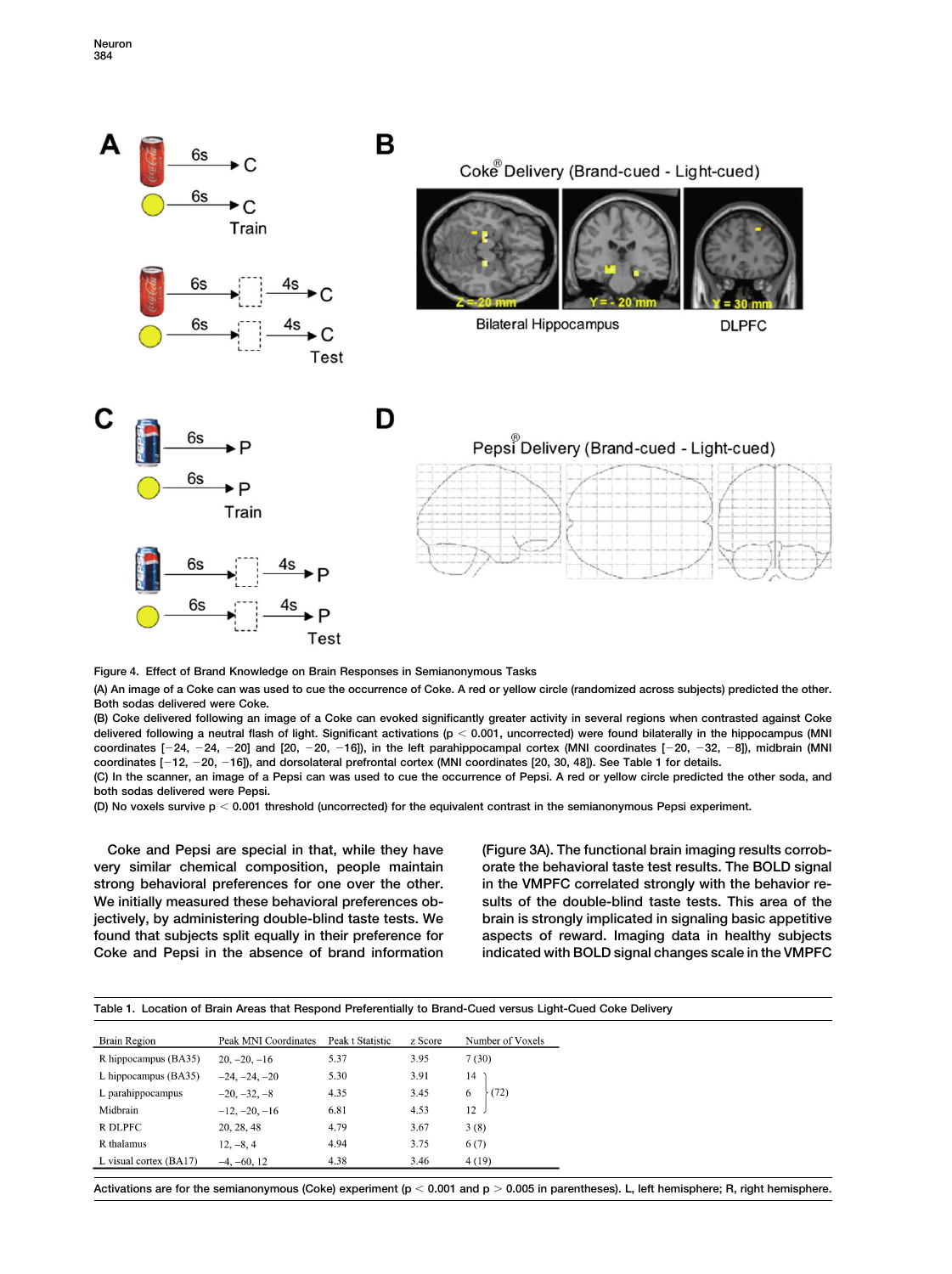**with reward value (Knutson et al., 2001; O'Doherty et portant in recalling affect-related information (Iidaka et al., 2003b). Furthermore, patients with lesions in the al., 2003; Markowitsch et al., 2003). Our finding supports VMPFC are insensitive to future reward or punishment these data and suggests that the hippocampus may value in making decisions (Bechara et al., 1994). A re- participate in recalling cultural information that biases lated brain region, the medial orbitofrontal cortex (MOFC), preference judgments. is strongly related to the VMPFC in terms of function. Importantly, the hippocampus and DLPFC are only Our imaging parameters resulted in significant signal two of several brain areas that have been implicated in loss in this area due to magnetic field inhomogeneities. biasing behavior based on affect. Other areas include It remains untested, therefore, whether the MOFC shows the amygdala, ventral striatum, anterior cingulate cortex,**

**The other special characteristic of Coke and Pepsi is example, Greene et al., 2001; Schall et al., 2002; Ochsner that both possess a wealth of cultural meaning. One et al., 2002; Sanfey et al., 2003). To our knowledge, the important fact that may account for the lack of correla- experiments linking these brain areas to judgments all tion between subjects' stated and behavioral prefer- involve subjects making decisions through expressed ences is the effect of presumed brand knowledge. In motor behavior. In our experiment, by contrast, the accord with this, subjects expressed strong preferences scanning session involved only the percept of soda, with for either Coke or Pepsi when asked which type of soda no instruction to make preference decisions. It is an**

**To test for effects of brand knowledge, we conducted prior affective bias, whereas the other brain areas listed a series of semianonymous taste tests and imaging ex- above are more involved in altering behavioral output. periments. In the taste tests, we found no significant Determining preferences in our experiment appears to influence of brand knowledge for Pepsi contrasted with result from the interaction of two separate brain systems the anonymous task. However, there is a dramatic effect situated principally in the prefrontal cortex. The ventroof the Coke label on subjects' behavioral preference. medial region of the prefrontal cortex plays a prominent Despite the fact that there was Coke in all cups during role when preferences are determined solely from sen-**

an image of a Coke can preceded Coke delivery, significantly greater brain activity was observed in the DLPFC,<br>
hippocampus, and midbrain relative to Coke delivery<br>
preceded by a circle of light. As with the taste test,<br>
e **ory (e.g., Watanabe, 1996). Lesions to the DLPFC are Experimental Procedures also known to result in depression (Davidson, 2002), which is hypothesized to result from a decreased ability A total of 67 subjects participated in the study (38 male, 29 female;** to use positive affect to modify behavior (Mineka et al., **1998). It has been proposed that the DLPFC is necessary gave informed consent to participate in the study; the Baylor Institufor employing affective information in biasing behavior tional Review Board approved the experimental paradigm. Each** (Watanabe, 1996; Davidson and Irwin, 1999). This is con-<br>sistent with our findings: labeling Coke in taste and im-<br>aging tasks both biases behavior and recruits DLPFC<br>activity. Furthermore, both of these effects are lost

**cessing affective information, but this association is tied reported that they enjoyed the drinks. to its role in the acquisition and recall of declarative memories (Eichenbaum, 2000; Markowitsch et al., 2003). Taste Tests The hippocampus is especially important in relating in- Taste tests consisted of 3 rounds (groups 1, 3, and 4) or 15 rounds** formation to "discontiguous" sensory cues, as in the case of our task in which there is a 10 s period (catch<br>case of our task in which there is a 10 s period (catch<br>trials) between the cue and soda delivery (McEchron<br>relia **and Disterhoft, 1999; Christian and Thompson, 2003). experiment. In each round of the taste tests, cups were presented Imaging data indicate that the hippocampus is also im- in random order. In the anonymous test (groups 1 and 2), both cups**

**preference-related responses posterior cingulate cortex, and orbitofrontal cortex (for they normally drink and commonly demonstrated a de- interesting possibility that the hippocampus and DLPFC sire to prove this preference in the anonymous taste test. are specifically involved in biasing perception based on**

the taste test, subjects in this part of the experiment<br>preferred Coke in the labeled cups significantly more<br>than Coke in the anonymous task and significantly more<br>than Pepsi in the parallel semianonymous task.<br>The effect

 $\pm$  SD: 28.0  $\pm$  7.6 years old). All subjects activity. Furthermore, both of these effects are lost when  $n_4 = 18$ ). For all four groups, subjects were first given a taste test compared with the semianonymous Pepsi tasks. **The hippocampus has also been implicated in pro- to abstain from drinking prior to the experiment, but all subjects**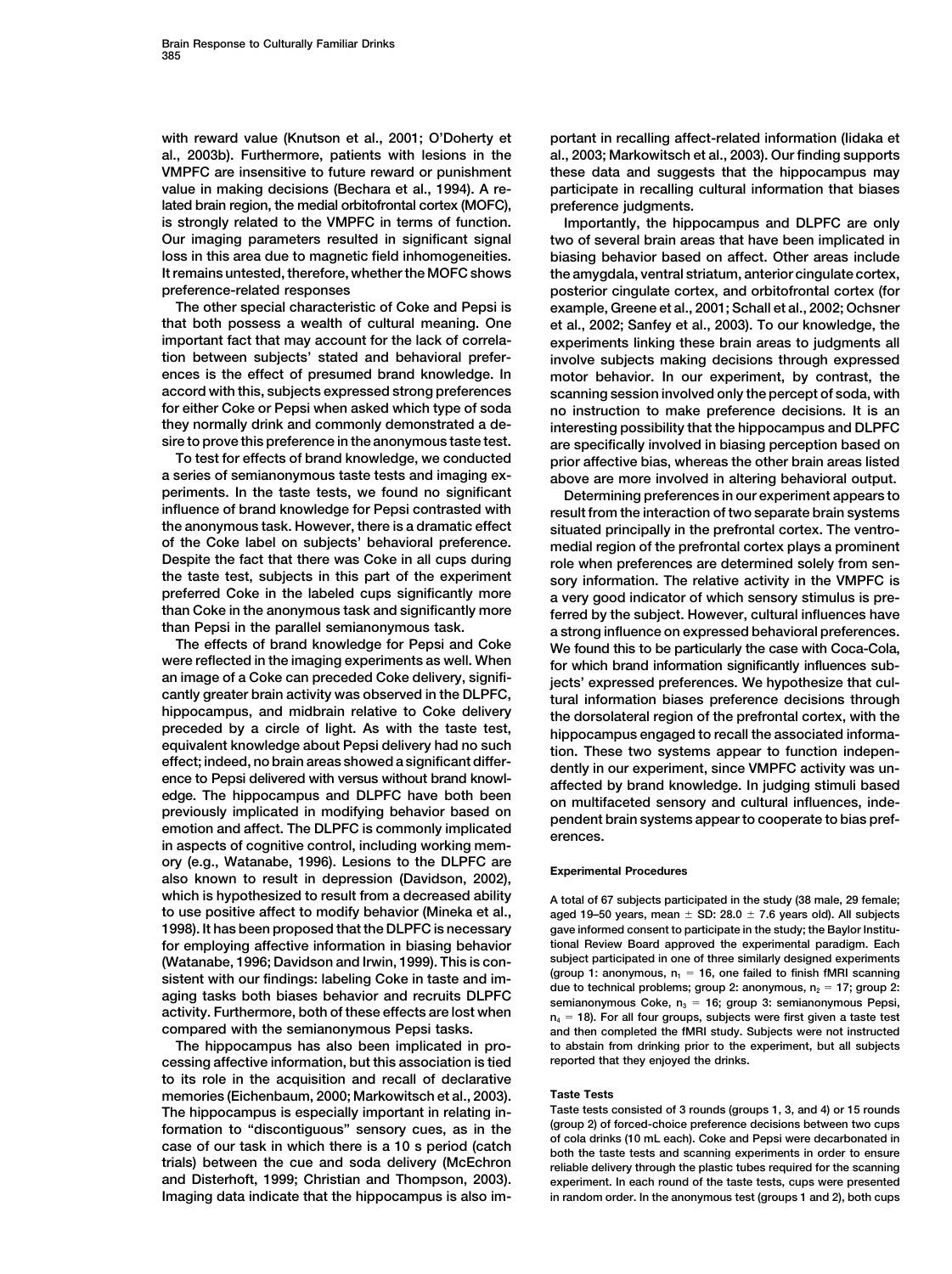**while the other contained Pepsi (Figure 1A). In group 3 (semianony- our result images (Genovese et al., 2002). mous Coke), one cup in each pair was labeled "Coke" and the other The motion parameters derived from image realignment were was unlabeled; both cups contained Coke. The semianonymous used to ensure that head movement did not corrupt our results. Pepsi experiment (group 4) was the same as the semianonymous This analysis was performed in two separate ways: (1) mean event-Coke experiment except the cups both contained Pepsi and one of related movement parameters were calculated and tested against each pair of cups was labeled "Pepsi." During the test, the Coke the null hypothesis of no significant movement at any time point, and Pepsi bottles (2 liter versions) were explicitly visible on the table and (2) the movement parameters were entered into a general linear in front of the subject. For each pair, subjects selected the drink model and regressed to the MRI data in the regions of interest (ROI). they preferred; we refer to this in the text as** *behavioral preference***. Neither of these efforts revealed any significant effect. Between each taste-pair, subjects waited at least 40 s and rinsed** with equal volumes of bottled water. **Acknowledgments Acknowledgments** 

**Subjects who participated in the 3-trial anonymous (group 1 and group 3) taste test were recalled after a period of several months to We thank Ann Harvey, Kristen Pfeiffer, and Nathan Apple for their**

**Subjects lay supine with their head in the scanner bore and viewed a back-projected computer-generated image via a 45 mirror. Sub- Received: February 2, 2004** jects were instructed to watch the screen and swallow the colas **when they were delivered; there was no other task to perform. Accepted: September 2, 2004 Whole-brain echo planar images were acquired with BOLD contrast Published: October 13, 2004 and a repetition time of 2 s (performed on a Siemens Allegra 3T scanner; echo time 40 ms, flip angle 90). References**

**We employed a paradigm described in previous work and discues predicted the squirt of cola at a fixed delay of 6 s. After 20 and behavioral evidence. Neuron** *32***, 537–551. by 4 s, were randomly interspersed in the last 25 pairings. This valence as sensory inputs to emotion. Neuron** *39***, 581–583.** produced a total of 35 paintings for each cue, of a grand total of 75<br>squirts of cola. The light-drink pairings were separated by a random<br>time delay ranging from 6 s to 16 s. We focused on the amplitude<br>of evoked BOLD res (unexpected) times. The paradigm was completed in two scanning

For the group 1 and 2 subjects, the light stimuli were a red circle **and a yellow circle, with the association of light color to soda flavor Berns, G.S., McClure, S.M., Pagnoni, G., and Montague, P.R. (2001). randomized across subjects (i.e., red**→**Coke, yellow**→**Pepsi or Predictability modulates human brain response to reward. J. Neu**red→Pepsi, yellow→Coke). For the semianonymous experiments, an image of a Coke can (group 3) and an image of a Pepsi can **an image of a Coke can (group 3) and an image of a Pepsi can Chacko, E., McDuff, I., and Jackson, R. (2003). Replacing sugar- (group 4) were used to cue the occurrence of one of the sodas. A based soft drinks with sugar-free alternatives could slow the progother. Both sodas were the same (group 3, both Coke; group 4, Med. J. 116, U649.**<br>both Pepsi).

noisual squires of order to subjects through cooled plastic tubes held in the subjects through cooled plastic tubes held in the subjects' mouths<br>with plastic mouthpieces. The volume of soda delivered on each<br>with plastic m **Davidson, R.J., and Irwin, W. (1999). The functional neuroanatomy** squirt was sufficient to allow the subjects to fully taste the soda but<br>**Squirt was sufficient to allow them to easily swallow while lying in the** of emot were small enough to allow them to easily swallow while lying in the scanner. A computer-controlled syringe pump (Harvard Apparatus, Dolan, R.J., De Gleder, B., and Morris, J.S. (2001). Cross-modal

**Analysis of functional imaging data was performed using SPM2 tive memory. Nat. Neurosci.** *1***, 41–50. (Friston et al., 1995). Raw data were realigned, corrected for slice- Erk, S., Spitzer, M., Wunderlich, A.P., Galley, L., and Walter, H.** at 4 mm  $\times$  4 mm  $\times$  4 mm), and smoothed with an 8 mm Gaussian  $\frac{1}{13}$ , 2499–2503.<br>kernel. In the general linear model analysis, individual events were  $\frac{1}{5}$ Series. In the general linear inoder analysis, individual events were<br>through the Linear regression of these assumed to evoke known changes in hemodynamic response<br>through the Linear regression of these assumed response of **Forman, S.D., Cohen, J.D., Fitzgerald, M., Eddy, W.F., Mintun, M.A., ics to measured BOLD signals produced amplitude estimates for** each class of effect in the experiment. Student's t tests were per-<br>**formed over these amplitude estimates** constituting a random ef- in functional magnetic resonance imaging (fMRI): use of a clusterformed over these amplitude estimates, constituting a random ef-<br>fects analysis over the subjects. Begions are reported as active that size threshold. Magn. Reson. Med. 33, 636–647 fects analysis over the subjects. Regions are reported as active that **contain a minimum of three contiguous voxels each significant at Friston, K.J., Holmes, A.P., Worsley, K., Poline, J.P., Frith, C.D., and p 0.001. To protect against type I errors, we further ensured that Frackowiak, R.S.J. (1995). Statistical parametric maps in functional these regions were composed of at least seven voxels at p 0.005 brain imaging: a general linear approach. Hum. Brain Mapp.** *2***, (Forman et al., 1995). Both of these thresholds were further tested 189–210.**

**in each round were unlabeled; one cup of each pair contained Coke, and ensured to satisfy a false discovery rate of q 0.05 for all of**

**perform the 15-trial anonymous taste test. The number of selections help conducting this experiment. Further thanks go to Leigh Nystrom each subject made to Coke in the 3-trial and in the 15-trial version for his consultation on data analysis. This work was supported by of the test are compared in Figure 1C. the Kane Family Foundation (PRM) and NIDA grant DA-11723 (P.R.M.). All trademarks appearing in this article are the property of their respective owners. fMRI Task**

**cussed more fully in the Results section (Figure 1B, McClure et al., Aharon, I., Etcoff, N., Ariely, D., Chabris, C.F., O'Connor, E., and 2003). Subjects were given a series of training pairings in which Breiter, H.C. (2001). Beautiful faces have variable reward value: fMRI**

Anderson, A.K., and Sobel, N. (2003). Dissociating intensity from

Insensitivity to future consequences following damage to human<br> **Insensitivity to future consequences following damage to human**<br> **Insensitivity to future consequences following damage to human**<br> **Insensitivity to future c** 

ress of the obesity epidemic: have your Coke and drink it too. N. Z.

**both Pepsi). Christian, K.M., and Thompson, R.F. (2003). Neural substrates of eyeblink conditioning: acquisition and retention. Learn. Mem. 10,**<br>427–455.<br>**Individual squirts of Coke and Pepsi (0.8 mL each) were delivered**<br>**Desides and COSO Assists and effective at the sole of expressed** 

**Holliston, MA) allowed for precise delivery of the colas. binding of fear in voice and face. Proc. Natl. Acad. Sci. USA** *98***, 10006–10010.**

**Image Analysis Eichenbaum, H. (2000). A cortical-hippocampal system for declara-**

**timing artifacts, normalized to a canonical spatial axis (resampled (2002). Cultural objects modulate reward circuitry. Neuroreport**